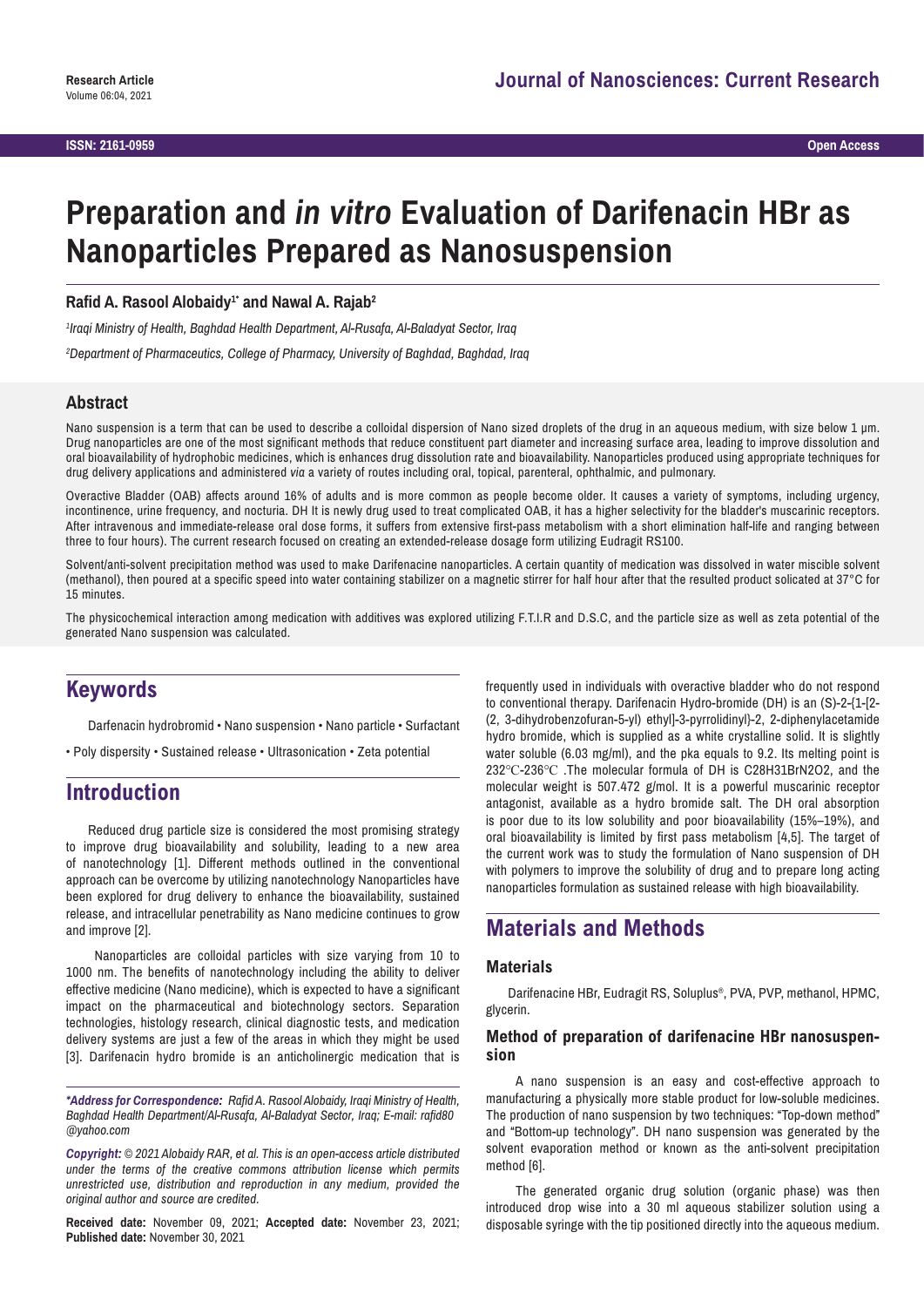After that; stirring the mixture at an agitation rate of 1000 revolutions in each minute (rpm) on a magnetic stirrer for 30 min. to permit the evaporation of a volatile solvent. [7] The formulation was sonicated for 15 to 30 minutes ensuring that the formulation did not become hot. Further, the formulation was transferred to an amber-colored bottle and stored in the refrigerator [8].

#### **Factors affecting the formulation of nano suspension**

**Method of preparation of darifenacine HBr nanosuspension:** To reach the best formula different types of stabilizers at various concentrations were used in the preparation of DH nanosuspensions. The formulas (F1- F9) prepared by using dissimilar stabilizers and subjected to particle size analysis. The effect of using single stabilizer type was studied in F3 which contain soluplus and F8-F10 contains PVA, PVP K30, and HPMC at drug: stabilizer ratio 1:1.

#### **Characterization of darfenacine HBr nanoparticles**

 **Drug characterization:** A The melting point of DH was measured by capillary tube technique, recognized by the United States Pharmacopeia (USP). A sufficient quantity of pharmaceutical powder was put into a capillary glass tube sealed from one side, then the capillary tube smoothly tapped on a hard surface to form a firm compact powder. The tube was then placed gently in the electrical melting point equipment, where the temperature was steadily increased and monitored the range value began from liquefaction the powder until when completely melted was recorded [9].

**UV spectrum (Varian Cary 100):** A specific amount of DH dissolved in phosphate buffer solution pH 6.8. The resulted solution Spectro-Photometrically scanned from 200-400 nm to obtained λ max of DH.

The UV scan revealed the wavelength of absorption peak ( $\lambda$  max), after which a calibration (standard) curve was prepared on the identified wavelength of higher absorption ( $\lambda$  max) [10].

**P.S and PDI:** Dynamic light scattering procedure was used to calculate the P.S and PDI of DH nanoparticles at 25℃ in a detection angle of 90o utilizing the ABT-9000 Nano Laser Particle Size Analyzer. All samples were examined in triplicate and without dilution (SD) [11].

**Zeta potential evaluation of nano-suspension:** Zeta-potential evaluated by the use of zetasizer (Zetasizer Nano ZS, Malvern instrument, Worcestershire, UK). In the dispersion media the zeta potential describes the extent of repulsion among neighboring and identically charged particles. The characteristics of surface charge were studied to assess the stability of the prepared Nano suspension. Minimum limit needed for electrostatic stabilization of Nano suspension is  $\pm$  30 mv [12]. The light scattering fluctuations caused by the Brownian motion of Nano suspension compositions were examined [13].

**Dissolution pattern of DH as** *in vitro* **nanosuspension:** Volume of nanosuspension equivalent to 15 mg DH was taken into dialysis membrane (M.w. cutoff 12,000-14,000 Hi-media), and set to paddle of USP dissolution apparatus-Type II applying rate of rotation reached to 100 rpm. Then solution of buffer phosphate (pH 6.8) was utilized as dissolution environment in a volume of 900 ml at 37°C ± 0.5°C. Volume of 5 ml was withdrawn on time scheduled basis of 30 min from starting, and then replaced by fresh media of dissolution, up to 24 hr. Samples were filtered using 0.22 micro filter syringe (0.22 Mm). Filtrate absorbance recorded by UV analysis versus blank (phosphate buffer). Depending on a calibration curve, percentage cumulative release was calculated at 284 nm[11,14].

**Freeze drying of nanosuspension:** Freeze drying used to convert the optimum formula to dry powder, later for further evaluation. Mannitol used as a cryoprotectant at 3% w/v. About 140 ml of optimized formula prepared and freeze dried to yield a dry powder for evaluation. Four flasks frozen in a deep freezer at -20°C for 24 hr. The frozen flasks were attached to the vacuum port of the device, then four flasks each containing 35 ml of nanosuspension, instrument operated till dry powder yielded. Sublimation of solvent from frozen samples took 48-72 hr [15,16].

**Scanning Electron Microscopy (SEM):** SEM images the surface of solidified sample. Information recorded by the signal such as surface topography, outer layer morphology, compositional chemistry, crystallinity of the particulate and electrical conductivity [17].

**Fourier Transforms Infrared Spectroscopy (FTIR):** The (FTIR) spectrum was documented for pure drug and optimized formulation utilizing KBr pellet method. The pellets were made with a KBr hydraulic press that was operated under hydraulic pressure of 150 kg/cm<sup>2</sup>. The measured spectra was above 3600-400 cm−1 at ambient temperature with a resolution of 4 cm−1, using FT-IR 2500 apparatus [18].

**Differential Scanning Calorimetric (DSC):** DSC experiments were occurred with a DSC apparatus model DSC-6. A little amount of pure DH and selected formula are inserted in an aluminum pan, as well as the test was performed under nitrogen atmosphere at a flow rate of 40 ml/min and scanning rate of 10°C/min in the range of 15°C-300°C [19].

# **Results and Discussion**

The antisolvent precipitation technique was utilized to prepare ten formulas of nanosuspension (F1-F9), and then subjected to characterization, the following parameters were estimated.

Determination of DH melting point: The melting point of DH was 130°C-134°C. Indicating that the drug obtained is pure [20].

**Analysis of particle size with poly dispersity index:** The mean particle diameter and polydispersity index are shown in Tables 1 and 2. Poly dispersity index is a factor used to clarify the particle size distribution of nanoparticles achieved from a particle analyzer and afford an indication long term stability of Nano suspension, when poly dispersity index value below than 0.3 indicate narrow size distribution (homogenous), while if more than 0.3 considered a wide size distribution (heterogeneous) [21].

**Table 1**. Composition of darfenacin hydrobromid formulas.

| F |    | Darefenacin Eudragit RS Soliplus PVA PVP HPMC |    |    |    |    | R    |
|---|----|-----------------------------------------------|----|----|----|----|------|
| 1 | 15 | 15                                            | 15 |    |    |    | 500  |
| 2 | 15 | 15                                            | 15 |    |    |    | 800  |
| 3 | 15 | 15                                            | 15 |    |    |    | 1000 |
| 4 | 15 | 15                                            | 30 |    |    |    | 1000 |
| 5 | 15 | 15                                            | 45 |    |    |    | 1000 |
| 6 | 15 | 30                                            | 45 |    |    |    | 1000 |
| 7 | 15 | 15                                            |    | 15 |    |    | 1000 |
| 8 | 15 | 15                                            |    |    | 15 |    | 1000 |
| 9 | 15 | 15                                            |    |    |    | 15 | 1000 |
|   |    |                                               |    |    |    |    |      |

**Table 2**. Particle size with polydispersity index of the formulations.

| Formula        | Particle size (nm) | Polydispersity |
|----------------|--------------------|----------------|
| F <sub>1</sub> | 152                | 0.220          |
| F <sub>2</sub> | 118                | 0.168          |
| F <sub>3</sub> | 68                 | 0.173          |
| F4             | 58                 | 0.269          |
| F <sub>5</sub> | 83                 | 0.082          |
| F <sub>6</sub> | 170                | 0.198          |
| F7             | 139                | 0.005          |
| F <sub>8</sub> | 264                | 0.045          |
| F <sub>9</sub> | 184.2              | 0.346          |

**Types and concentration of stabilizer effect:** Different parameters affect particle size and stability of Nano suspension but the type and concentration of stabilizer are critically important. The effect of stabilizer sorts and concentrations on Nano suspension formulation is demonstrated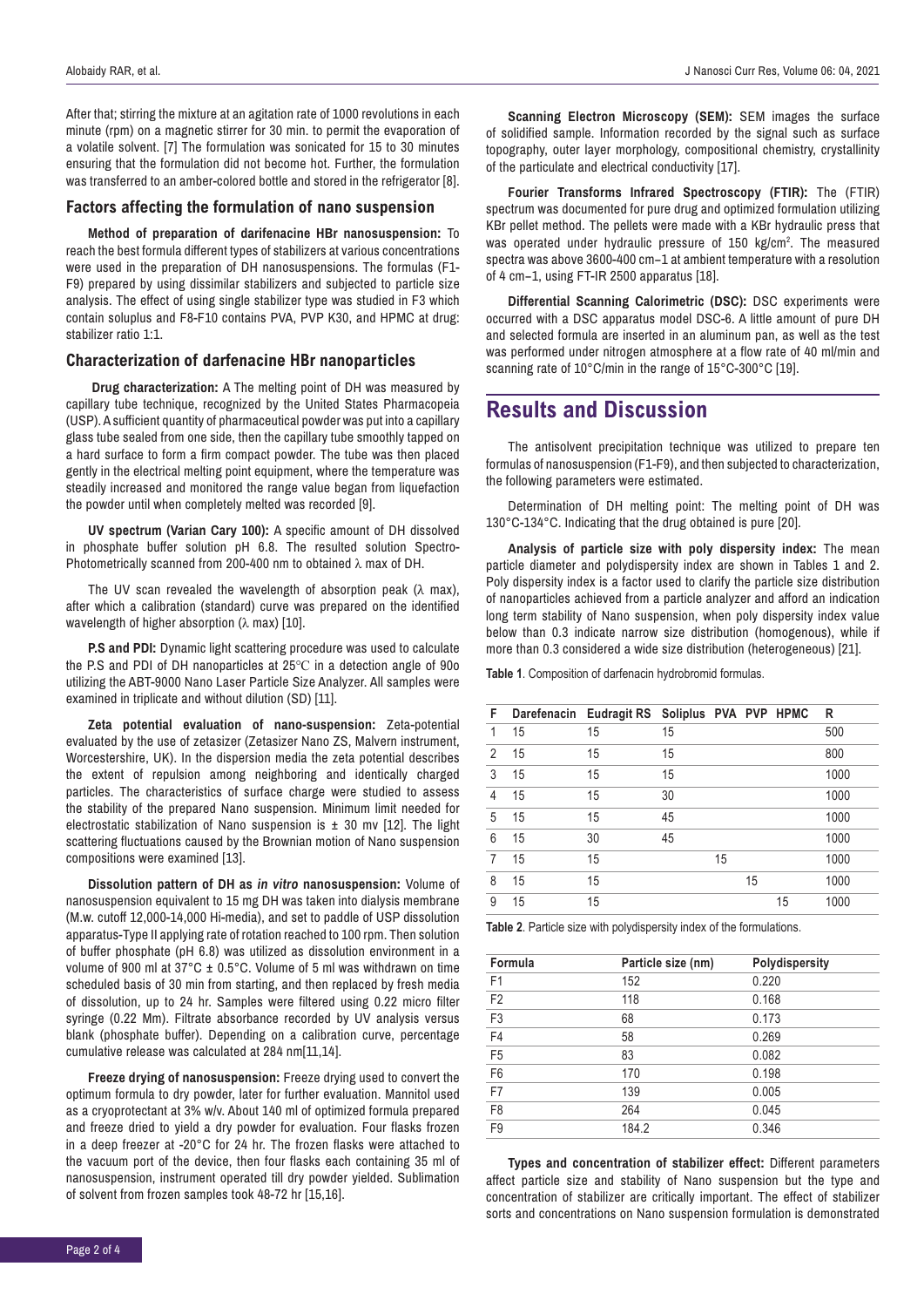in F1-F9, The formulas stabilized by Soliplus have the lowest particle size than other formulas contained different stabilizer, this is due to the chemical nature of Soliplus which contain polyethylene glycol backbone as hydrophilic part and vinyl caprolactam/vinyl acetate side chain as a lipophilic part, the interfacial tension of the surface particles decreases due to adsorption of Soliplus onto drug particles, preventing aggregation of the freshly generated nanoparticles as a result of steric hindrance [22].

Furthermore, the adsorption affinity of non-ionic stabilizers on particle surfaces is also influenced by stabilizer concentration, increasing the concentration of stabilizer causes a drop in particle size to a certain limit, beyond which a particle size enlarge owing to an elevate in the thickness of the coating enclosing the nanoparticles and preventing diffusion between the solvent and antisolvent phases as in F3, F4 and F5 [23]. The formation of H-bond between DH particles and one of other stabilizer polymers like PVA, PVP, HPMC in formulas (F7,F8,F9) may lead to stabilization of DH Nano suspension, These polymers may efficiently adsorb onto drug particles, forming a stable barrier around the particle's surface, preventing it from growing [24].

**Zeta potential:** Zeta potential of darfenacin hydrobromid nanosuspension was found to be 28.03 in F4 as shown in Table 3 which ensures good stability of the NS on longer storage

**Table 3**. Zeta potential values.

| Formula        | Zeta potential |  |
|----------------|----------------|--|
| F <sub>3</sub> | $-44.97$       |  |
| F4             | 28.03          |  |
| F <sub>5</sub> | 38.66          |  |

**Fourier Transforms Infrared Spectroscopy (FTIR):** The spectra of FTIR of the pure drug, polymer, and physical mixture drug: polymer at same ratio (1:1) and selected formula was assay and obtained characteristic peaks as in Table 4.

**Table 4**. Characteristic peak of pure drug and references.

| No. | Pure drug                           | Type of peak                                                                      | Reference                      |
|-----|-------------------------------------|-----------------------------------------------------------------------------------|--------------------------------|
| 1   | $3469$ cm <sup>-1</sup>             | N-H asymmetric stretching of an<br>amide group                                    | 3500-3400 cm <sup>-1</sup>     |
| 2   | $2929$ cm <sup>-1</sup>             | C-H asymmetric, asymmetric<br>stretching aliphatic methyl and<br>methylene groups | 3000-2840 cm <sup>-1</sup>     |
| 3   | $1664$ cm <sup>-1</sup>             | C=O stretching of amide                                                           | 1695-1630 cm <sup>-1</sup>     |
| 4   | $1581 \text{ cm}^{-1}$              | C=C stretching of an aromatic<br>ring                                             | $1610 - 1500$ cm <sup>-1</sup> |
| 5   | $1438$ cm <sup>-1</sup>             | C-H bending of methyl and<br>methylene groups                                     | 1450-1400 cm <sup>-1</sup>     |
| 6   | $1353$ cm <sup>-1</sup>             | C-N stretching of tertiary amine                                                  | 1360-1310 cm <sup>-1</sup>     |
| 7   | 1243 cm <sup>-1</sup>               | C-O stretching of furam ring                                                      | 1300-1000 cm <sup>-1</sup>     |
| 8   | (1099,1060,1033,<br>1002) $cm^{-1}$ | In-plane C-H bending of an<br>aromatic ring                                       | $1300 - 1000$ cm <sup>-1</sup> |
| 9   | 813, 767 cm <sup>-1</sup>           | Out plane C-H bending of an<br>aromatic ring                                      | $900 - 675$ cm <sup>-1</sup>   |
| 10  | $705 \text{ cm}^{-1}$               | C=C bending of aromatic ring                                                      | 700-675 cm <sup>-1</sup>       |

**The main characteristic peaks of FTIR spectrum of darfenacin hydrobromid that at wave numbers(in cm-1) are:** 3469 for N-H asymmetric stretching of amide (3500-3400), 2929 for C-H asymmetric stretching of aliphatic methyl and methylene group,1664 for C=O stretching of amide (1695-1630), 1581 for C=C stretching of aromatic ring (1610-1500), 1438 for C-H bending of aliphatic methyl and methylene groups (1450-1400), 1353

for C-N stretching of tertiary amine (1360-1310), 1243 for C-O stretching of furan (1300-1000), 1099, 1060, 1033 and 1002 for in-plane C-H bending of aromatic ring (1300-1000), 894,813 and 767 for out plan C-H bending of aromatic ring (900-675) and 705 for C=C bending of aromatic ring (700- 675).

According to the FTIR data, there is no chemical interaction and no differences between the peaks of the fingerprint region produced in the darfenacin hydrobromid spectrum and the spectra of the physical combination of darfenacin hydrobromid and polymers (Table 4).

**Differential Scanning Calorimetric (DSC) study:** The compatibility between drug and excipients can be determined by utilizing DSC, also to assess the crystalline condition of drug when transformed to nanoparticles (Figure 1).





**Study the release of darfenacin hydrobromid nanosuspension** *in vitro***:** The USP dissolution test apparatus-II was used to conduct an *in vitro* dissolution investigation for 3 selected formulas with lowest particle size. The media in phosphate buffer solution (pH 6.8) and  $37^{\circ}$ C  $\pm$  0.5°C were shown, and the results showed sustained release may reach to 24 hr as in Table 5 below. The rise in DR dissolving rate may be explained using the Noyes Whitney equation, which says that by lowering the particle size, especially to the Nano scale limit, the surface area increases and increasing dissolution velocity. When compared F3, F4 and F5, the amphiphilic stabilizer (Solupus®) might increase the surface wet-ability of the weakly aqueous-soluble product, resulting in better drug release through the NS formulation. The surfactant inhibited the agglomeration of particles size by supply ionic or stearic barriers by way of which inter-particulate interactions in nano-suspensions are prevented (Figures 2-4).

**Table 5**. In-vitro dissolution profiles.

| Time   | F <sub>3</sub> | F4   | F5  |
|--------|----------------|------|-----|
| 30 min | 9%             | 8%   | 3%  |
| 1 Hr.  | 20%            | 15%  | 8%  |
| 2 Hr.  | 28%            | 23%  | 17% |
| 4 Hr.  | 39 %           | 30%  | 22% |
| 6 Hr.  | 53%            | 36%  | 30% |
| 8 Hr.  | 63%            | 44%  | 39% |
| 10 Hr. | 72%            | 52%  | 45% |
| 12 Hr. | 81%            | 60%  | 51% |
| 14 Hr. | 91%            | 69%  | 56% |
| 16 Hr. | 96%            | 78%  | 67% |
| 18 Hr. | 99%            | 90%  | 80% |
| 20 Hr. | 101%           | 95%  | 88% |
| 22 Hr. |                | 98%  | 95% |
| 24 Hr. |                | 100% | 96% |